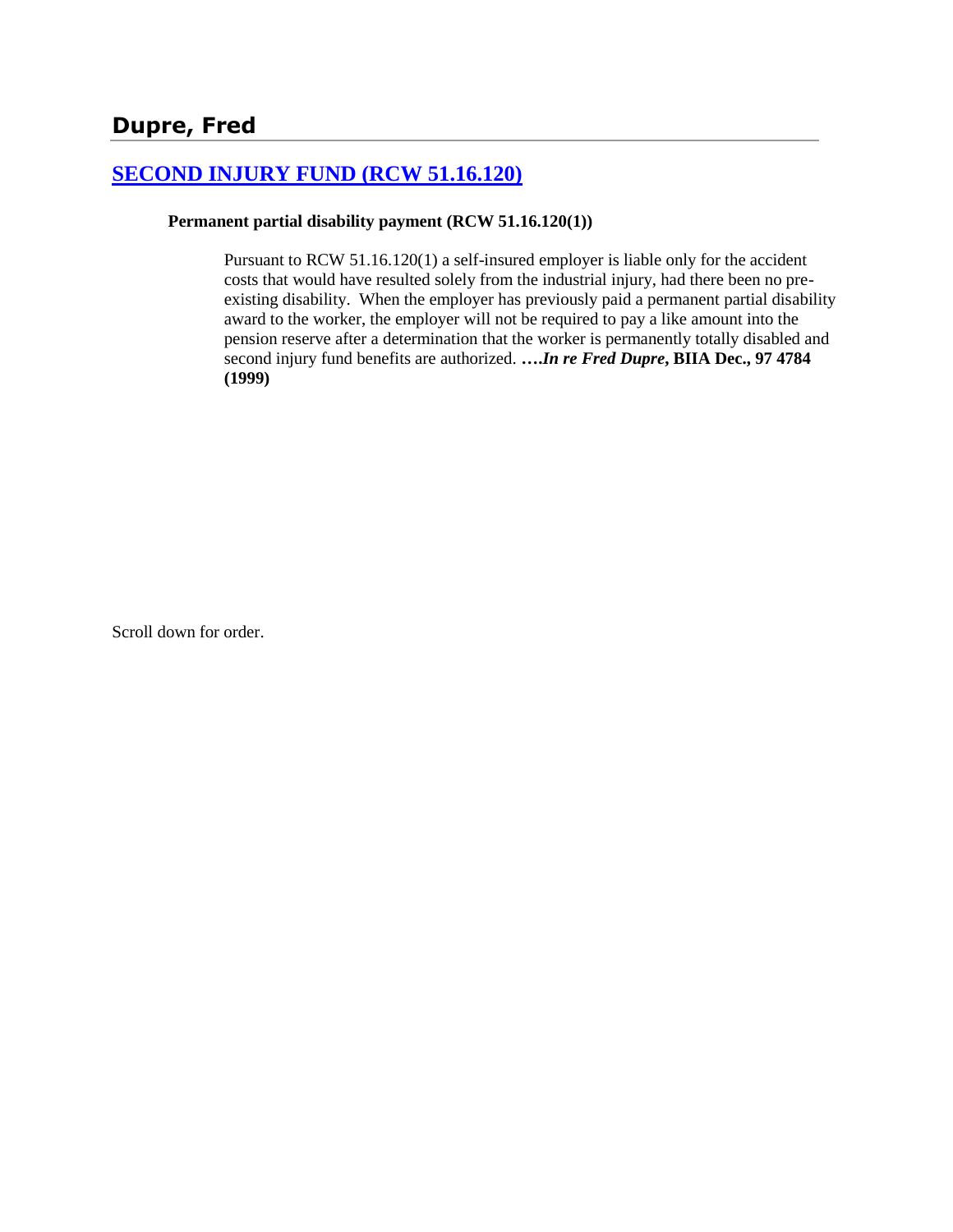## **BEFORE THE BOARD OF INDUSTRIAL INSURANCE APPEALS STATE OF WASHINGTON**

**)**

**IN RE: FRED J. DUPRE ) DOCKET NO. 97 4784**

**CLAIM NO. T-534223 ) DECISION AND ORDER** 

APPEARANCES:

Claimant, Fred J. Dupre, by Law Offices of Prediletto, Halpin, Scharnikow & Nelson, P.S. William L. Halpin

- Self-Insured Employer, Weyerhaeuser Company, by Kathryn D. Fewell
	- Department of Labor and Industries, by The Office of the Attorney General, per W. Stewart Hirschfeld, Assistant

The self-insured employer, Weyerhaeuser Company, filed an appeal with the Board of Industrial Insurance Appeals on June 30, 1997, from an order of the Department of Labor and Industries dated May 12, 1997. The order found that the claimant's preexisting disabilities combined with his industrially-related condition, render him totally and permanently disabled and found that the total amount of the permanent disability caused by the industrial injury would have resulted in an award of \$18,000 as previously paid by the employer, and required the employer to pay \$18,000 to the Department for the claimant's pension reserve with the balance of the pension reserve to be paid by the second injury fund. **REVERSED AND REMANDED.**

### **DECISION**

Pursuant to RCW 51.52.104 and RCW 51.52.106, this matter is before the Board for review and decision on a timely Petition for Review filed by the self-insured employer to a Proposed Decision and Order issued on March 22, 1999, in which the order of the Department dated May 12, 1997, was affirmed.

The Board has reviewed the evidentiary rulings in the record of proceedings and finds that no prejudicial error was committed and the rulings are affirmed.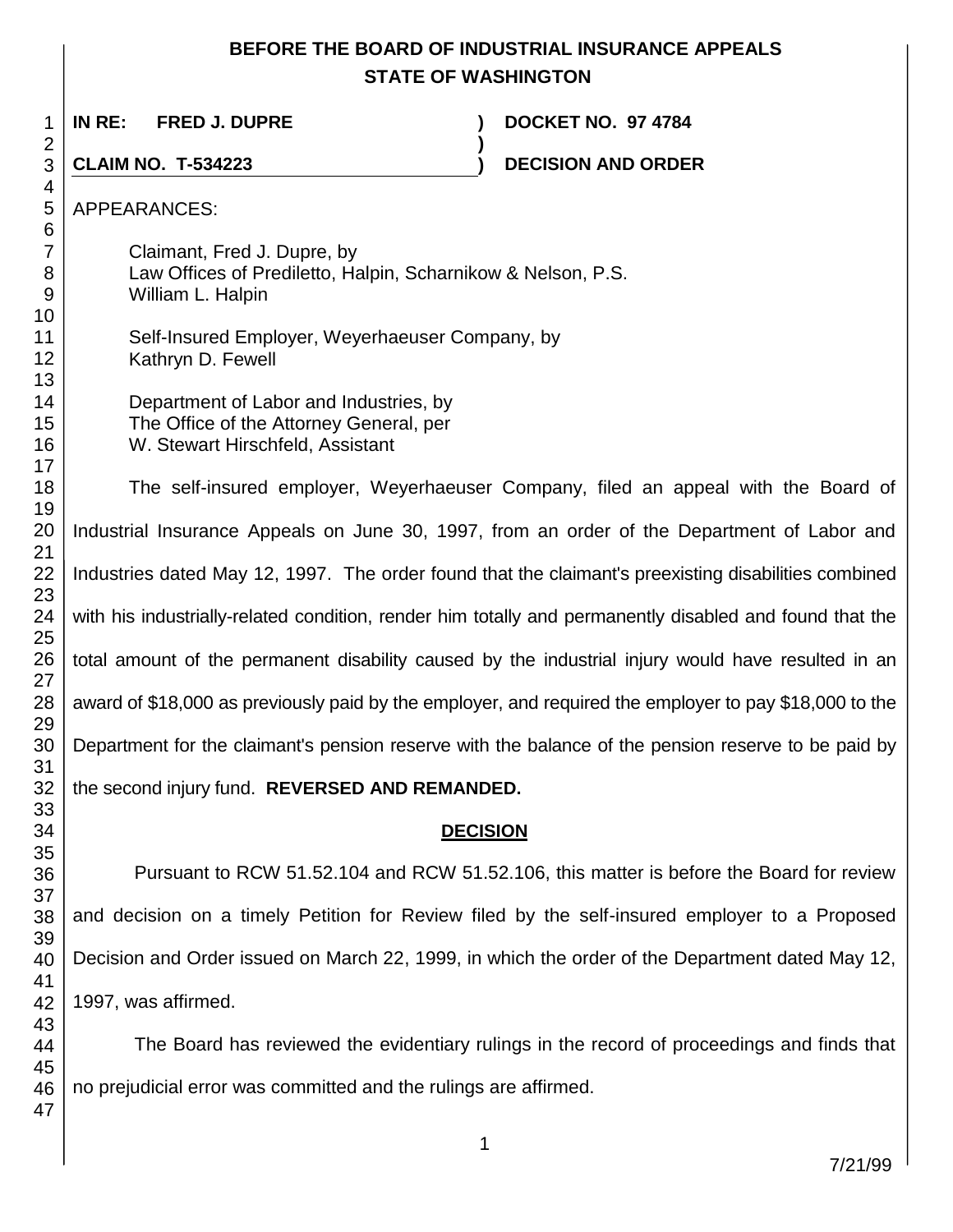We grant review because this appeal presents a unique fact situation requiring the interpretation of the statute governing self-insured employer contributions to a pension reserve under the second injury fund statute where the disability award for the injury giving rise to second injury fund relief has already been paid to the worker. The outcome advocated by the Department and adopted by the industrial appeals judge in the Proposed Decision and Order results in the self-insured employer paying the claimant's permanent partial disability award twice, once to the claimant in 1993 and again to the second injury fund in 1997. This result is contrary to the purpose of the second injury fund statute as interpreted by the Supreme Court in *Jussila v. Department of Labor & Indus.*, 59 Wn.2d 772, 778, 370 P.2d 582 (1962) and *Lyle, Inc. v. Department of Labor & Indus*., 66 Wn.2d 745, 405 P.2d 251 (1965).

The appeal was submitted on stipulated facts that may be summarized as follows: Mr. Dupre suffered from some unspecified "prior disabling conditions" when he injured himself working for Weyerhaeuser on July 19, 1991. The injury resulted in an award for cervical impairment equal to Category 3 of WAC 293-20-240 on May 5, 1993. The amount of the permanent partial disability award paid directly to Mr. Dupre by the self-insured employer was \$18,000.

On September 26, 1994, Mr. Dupre's claim was reopened for benefits effective June 16, 1994. Benefits were paid and treatment provided until May 12, 1997, when Mr. Dupre was determined to be a permanently totally disabled worker effective June 6, 1997, because of the Category 3 cervical impairment superimposed on his prior disabling conditions. The pension order also directed the self-insured employer to pay an amount equal to the monetary value of the Category 3 cervical impairment to the Department per RCW 51.16.120. The self-insured employer objected that it had already paid that award to the claimant in 1993.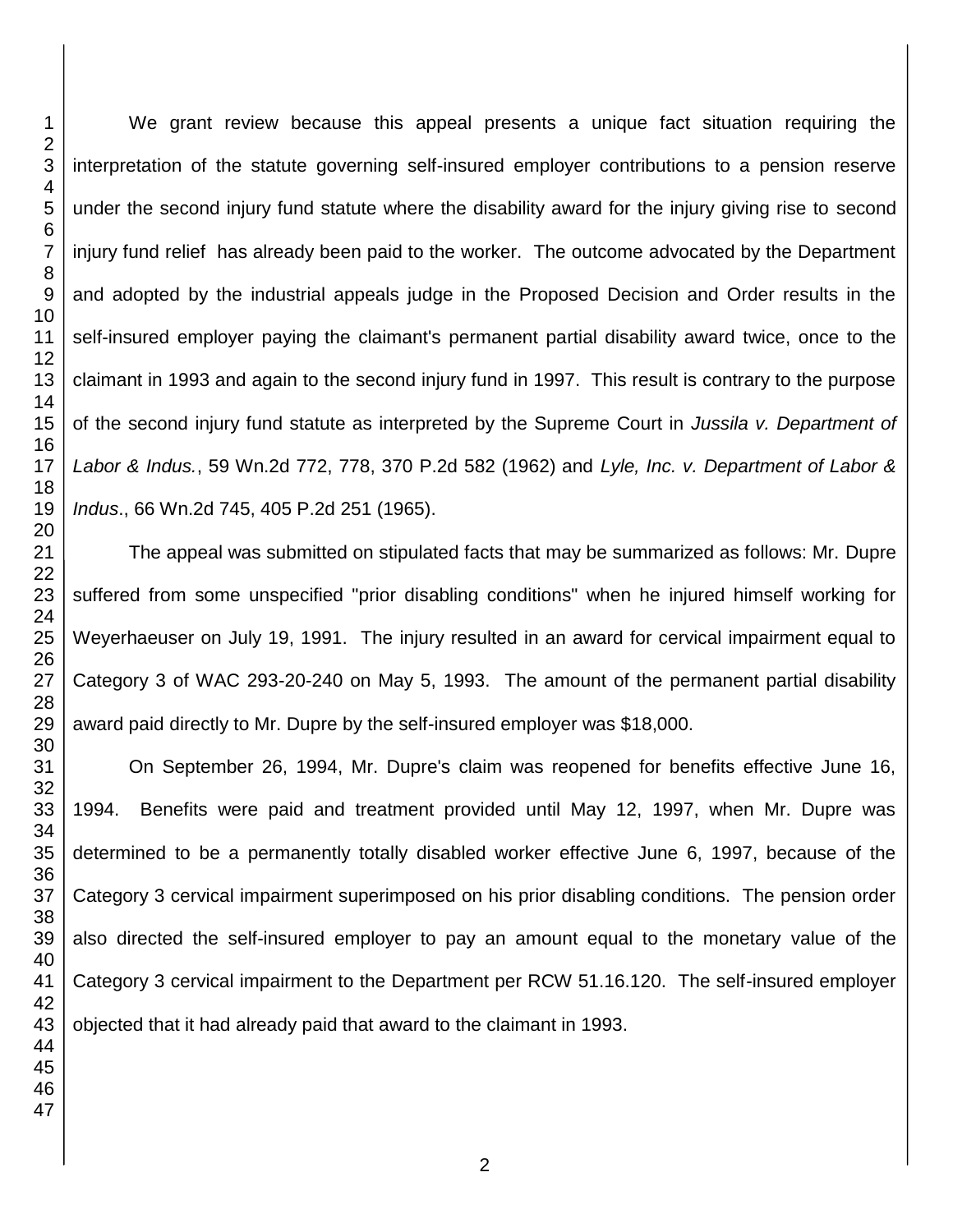#### RCW 51.16.120 provides:

(1) Whenever a worker has a previous bodily disability from any previous injury or disease, whether known or unknown to the employer, and shall suffer a further disability from injury or occupational disease in employment covered by this title and become totally and permanently disabled from the combined effects thereof or die when death was substantially accelerated by the combined effects thereof, then the experience record of an employer insured with the state fund at the time of said further injury or disease shall be charged and **a self-insured employer shall pay directly into the reserve fund** *only* **the accident cost which would have resulted solely from said further injury** or disease, **had there been no preexisting disability**, and which accident cost shall be based upon an evaluation of the disability by medical experts. The difference between the charge thus assessed to such employer at the time of said further injury or disease and the total cost of the pension reserve shall be assessed against the second injury fund. The department shall pass upon the application of this section in all cases where benefits are paid for total permanent disability or death and issue an order thereon appealable by the employer. Pending outcome of such appeal the transfer or payment shall be made as required by such order.

(2) The department shall, in cases of claims of workers sustaining injuries or occupational diseases in the employ of state fund employers, recompute the experience record of such employers when the claims of workers injured in their employ have been found to qualify for payments from the second injury fund after the regular time for computation of such experience records and the department may make appropriate adjustments in such cases including cash refunds or credits to such employers.

(3) To encourage employment of injured workers who are not reemployed by the employer at the time of injury, the department may adopt rules providing for the reduction or elimination of premiums or assessments from subsequent employers of such workers and may also adopt rules for the reduction or elimination of charges against such employers in the event of further injury to such workers in their employ.

(Emphasis added.)

The Department's interpretation of RCW 51.16.120 is based on an opinion issued by the

Office of the Attorney General in 1984 when the statute was amended to include the language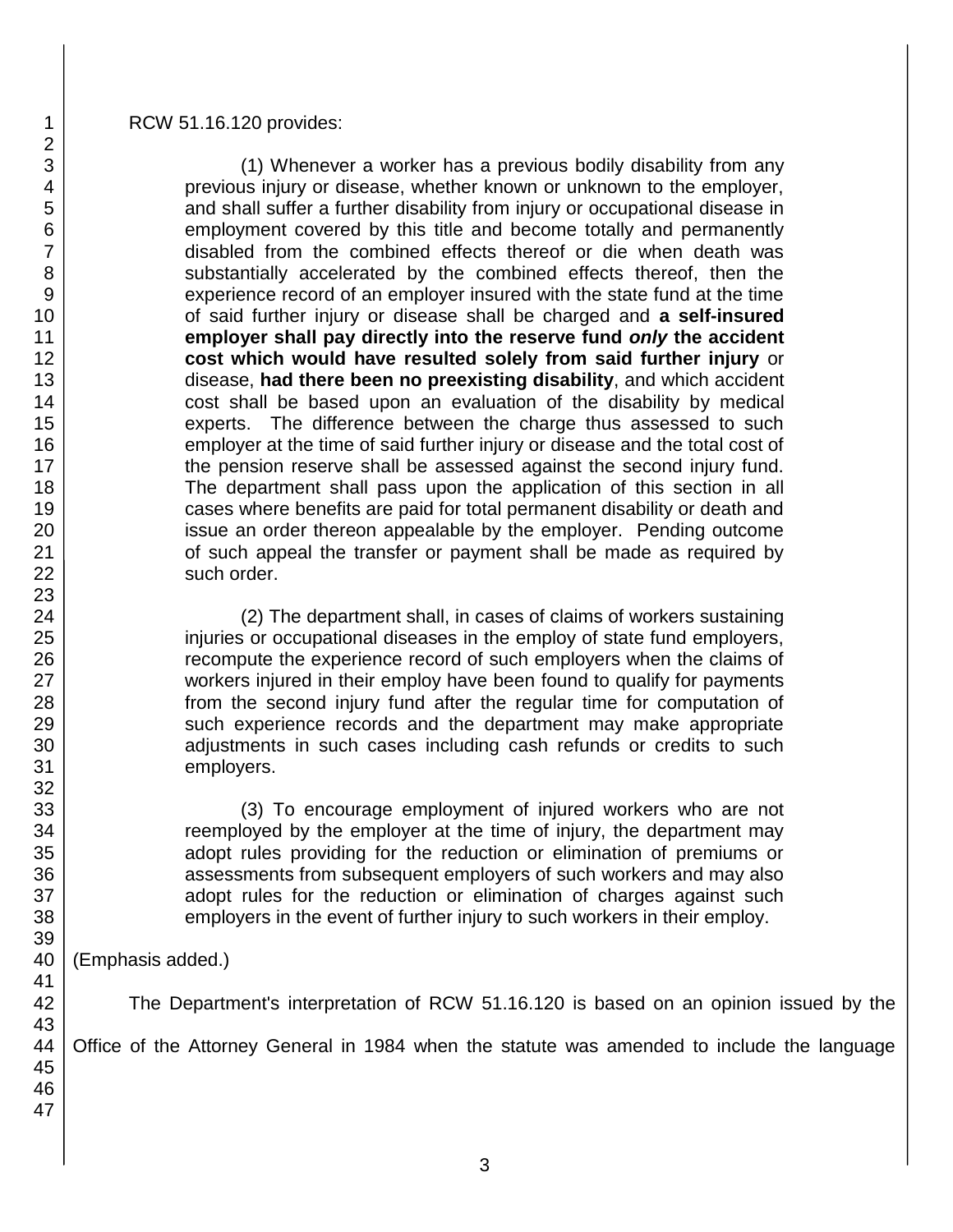referring to self-insured employers. AGO 1984 No. 15 sets out the Department's fundamental

theory as follows:

The concepts of permanent partial disability and total permanent disability are entirely separate concepts. The respective definitions of those terms appear in RCW 51.08.150 and 160; and see also, **Ellis v.** Department of Labor and Industries, 88 Wn.2d 844, 567 P.2d 224 (1977); Franks v. Department of Labor and Industries, 35 Wn.2d 763, 215 P.2d 416 (1950); and Fochtman v. Department of Labor and Industries, 7 Wn.App 286, 499 P.2d 255 (1972). Compensation for permanent partial disability is paid for loss of bodily function and has no relationship, per se, to the claimant's ability to work. Conversely, compensation for total permanent disability is paid solely for a claimant's inability to carry on a gainful occupation.

[T]he fact that a claimant was paid a permanent partial disability award earlier in a claim history should have no effect on the employer's responsibility to fund a subsequently awarded total disability pension. The pension must be fully funded. It is either an obligation of the state fund (in the case of a state fund employer) or of the employer (i.e., selfinsurer). RCW 51.14.010. [Orig. Op. Page 3] And where the second injury fund contributes to the pension reserve fund under RCW 51.16.120(1), supra, the balance must be made up by the accident fund (in the case of a state fund employer) or it must likewise be paid by the self-insurer. Indeed, if the self-insurer were relieved of this obligation by virtue of its having previously paid a permanent partial disability award to the claimant, the state fund would then have to make up the difference--or the second injury fund would have to fund the entire total disability pension. Neither of those results, however, is contemplated by the workers' compensation act. Moreover, we should also note that if the second injury fund did not apply, the self-insuring employer would have to fund the entire pension--regardless of whether it had previously paid a permanent partial disability award to the claimant.

The fact situation assumed in AGO 1984 15 is on all fours with the facts in this appeal. If the

opinion is controlling, the outcome in the Proposed Decision and Order is correct. However, we are

concerned that AGO 1984 15 dwells on the philosophical differences between total temporary

disability compensation and total permanent compensation at the expense of the statute's primary

purpose, which is to limit the liability of both state fund and self-insured employers who extend job

opportunities to previously disabled workers.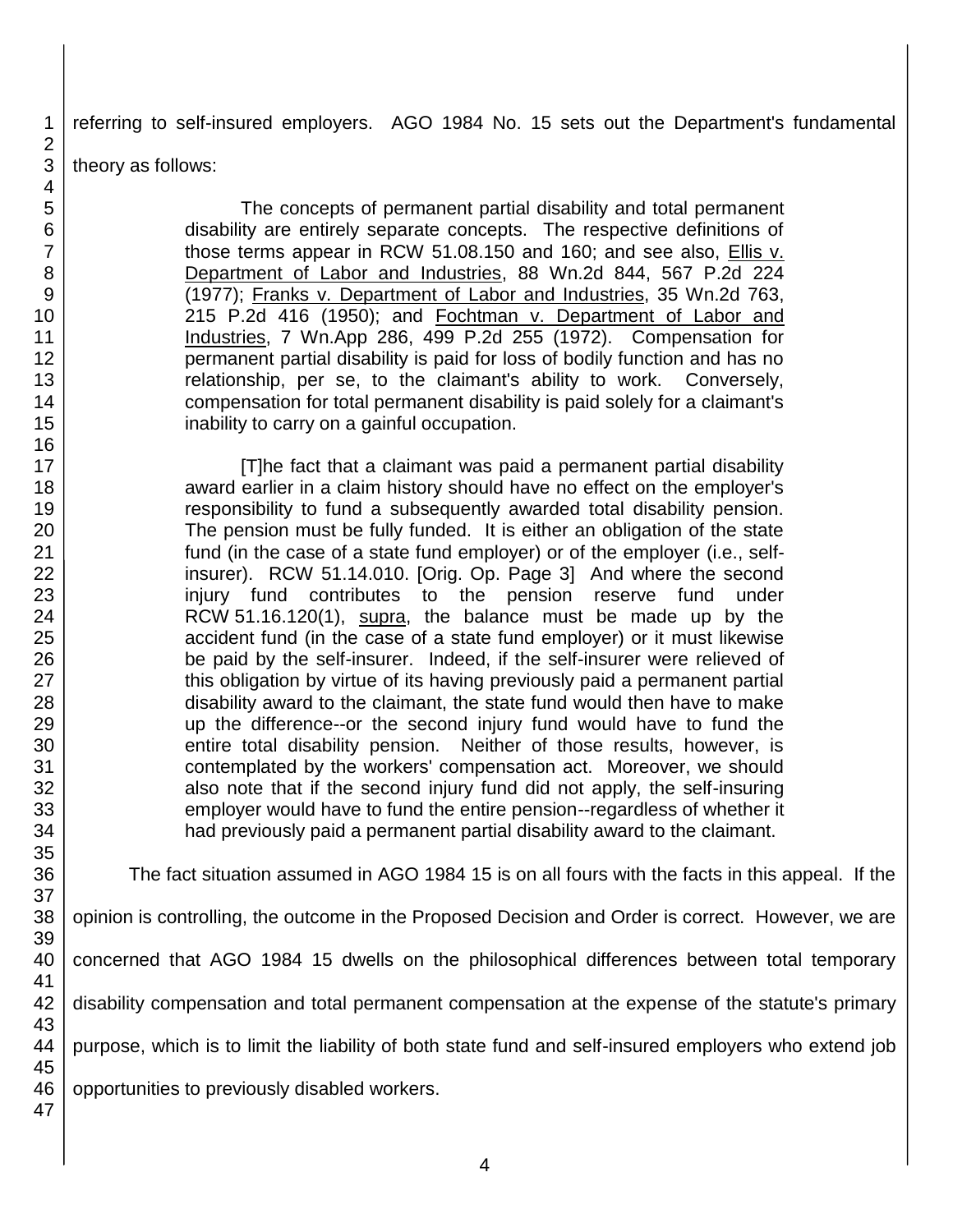1 2 3 4 5 6 7 8 9 10 11 12 13 14 15 16 17 18 19 20 21 22 23 24 25 26 27 28 29 30 31 32 33 34 35 36 37 38 39 40 41 42 43 44 45 46 47 AGO 1984 15 was written 24 years after the Washington Supreme Court construed RCW 51.16.120 in the leading decision of *Jussila v. Department of Labor & Indus.*, 59 Wn.2d 772, 778, 370 P.2d 582 (1962). As the Court reiterated in *Lyle, Inc. v. Department of Labor & Indus*., 66 Wn.2d 745, 405 P.2d 251 (1965): We stated the purpose of this statute in *Jussila v. Department of Labor & Indus.* . . . : The Second-injury Fund is a special fund set up within the administrative framework of the workmen's compensation system *to*  encourage the hiring of *previously handicapped workmen* by providing that the second employer will not, in the event such a workman suffers a *subsequent injury* on the job, be liable for a *greater disability* than actually results from the *second accident.*  (Italics theirs.) Thus, the statute is intended to limit an employer's financial responsibility to the monetary cost of the disability actually resulting from the second injury. It is not intended to provide a mechanism for funding the pension reserve. In fact, the statutory provision for funding the second injury fund actually comes from an assessment on employers in RCW 51.44.040. (1) There shall be in the office of the state treasurer, a fund to be known and designated as the "second injury fund", which shall be used only for the purpose of defraying charges against it as provided in RCW 51.16.120 and 51.32.250, as now or hereafter amended. Said fund shall be administered by the director. The state treasurer shall be the custodian of the second injury fund and shall be authorized to disburse moneys from it only upon written order of the director. (2) Payments to the second injury fund from the accident fund shall be made pursuant to rules and regulations promulgated by the director. *(3)* **Assessments for the second injury fund shall be imposed on self-insurers pursuant to rules and regulations promulgated by the director to ensure that self-insurers shall pay to such fund in the proportion that the payments made from such fund on account of claims made against self-insurers bears to the total sum of payments from such fund.**  (Emphasis added.)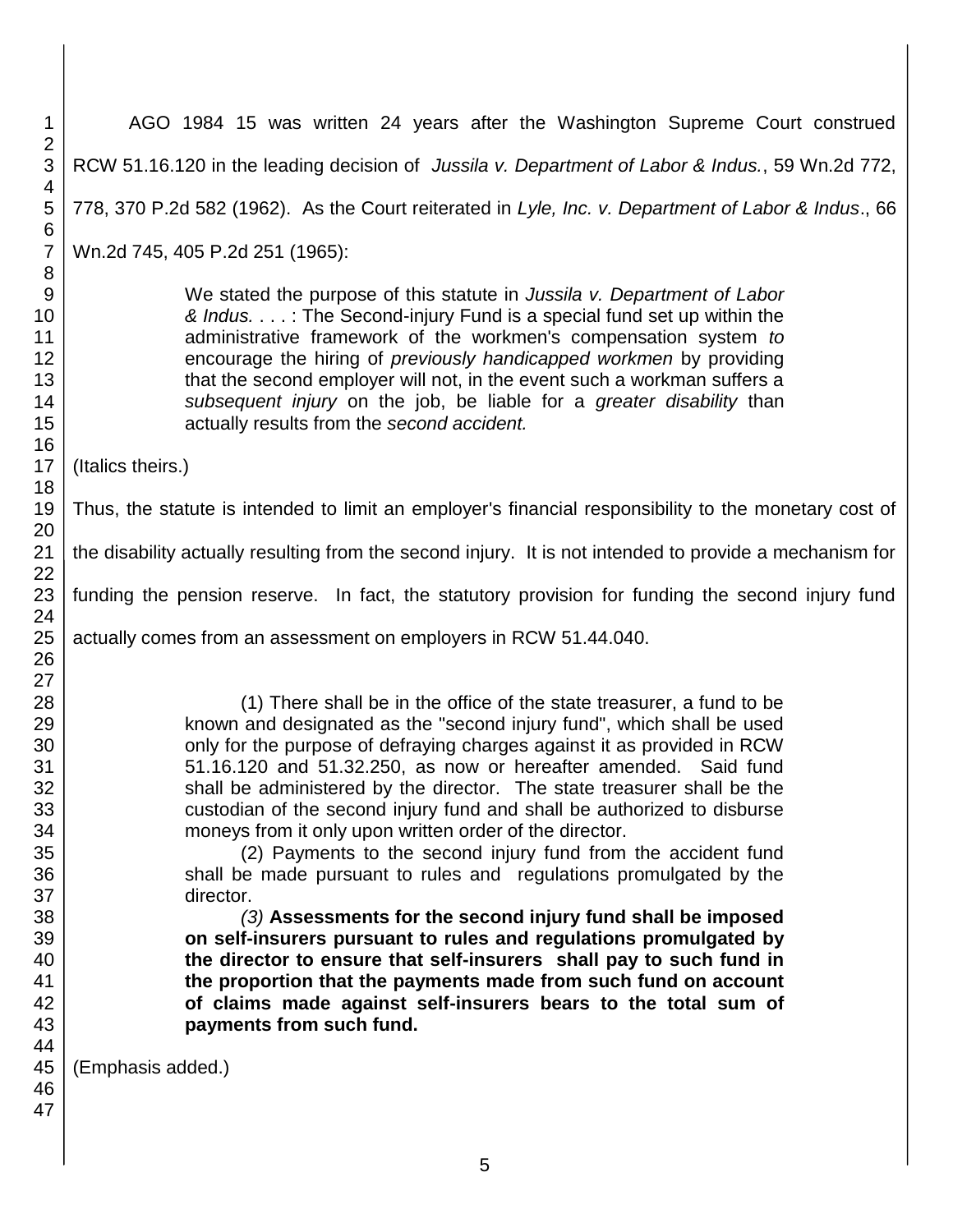The Attorney General's assertion that if the self-insured employer does not contribute another permanent disability award payment it gets off unduly lightly financially is unfounded. The risk will be spread among self-insured employers, another measure that limits liability of individual employers who undertake to offer employment to workers who might otherwise be undesirable as employees because of physical infirmities.

Taking into account the statutory schemes to limit employer liability to the value of the last permanent partial disability award in second injury fund cases and to spread the cost of the second injury fund among similarly situated employers, the direction that the self-insured employer pay the permanent partial disability award into the pension reserve is secondary to the overall intent of the statute. It is not a substantive requirement but a direction that applies when the self-insured employer has not already been directed by the Department to pay the award to the injured worker. When the permanent partial disability award has already been paid to the injured worker, the intent of holding the self-insured employer responsible for the worker's permanent partial disability has been fulfilled by that payment. This interpretation is consistent with the treatment mandated for state fund employers in RCW 51.16.120(2). Section (2) instructs the Department to recompute the experience rating of state fund employers to reflect receipt of second injury fund relief achieved "after the regular time for computation of such experience records" and make any refund or credit resulting from the recalculation. Clearly the statute contemplates a decrease in the financial liability of the state fund employer. Indeed, this instruction would not be necessary if the intent of the statute were not to give the employer the immediate benefit of decreased liability. The words of the statute limiting the financial responsibility of the employers, whether self-insured or state fund must be given effect.

Even if one approaches the statute from the philosophical angle employed by the Attorney General, one arrives at a contrary result. The statute makes the self-insured employer liable only to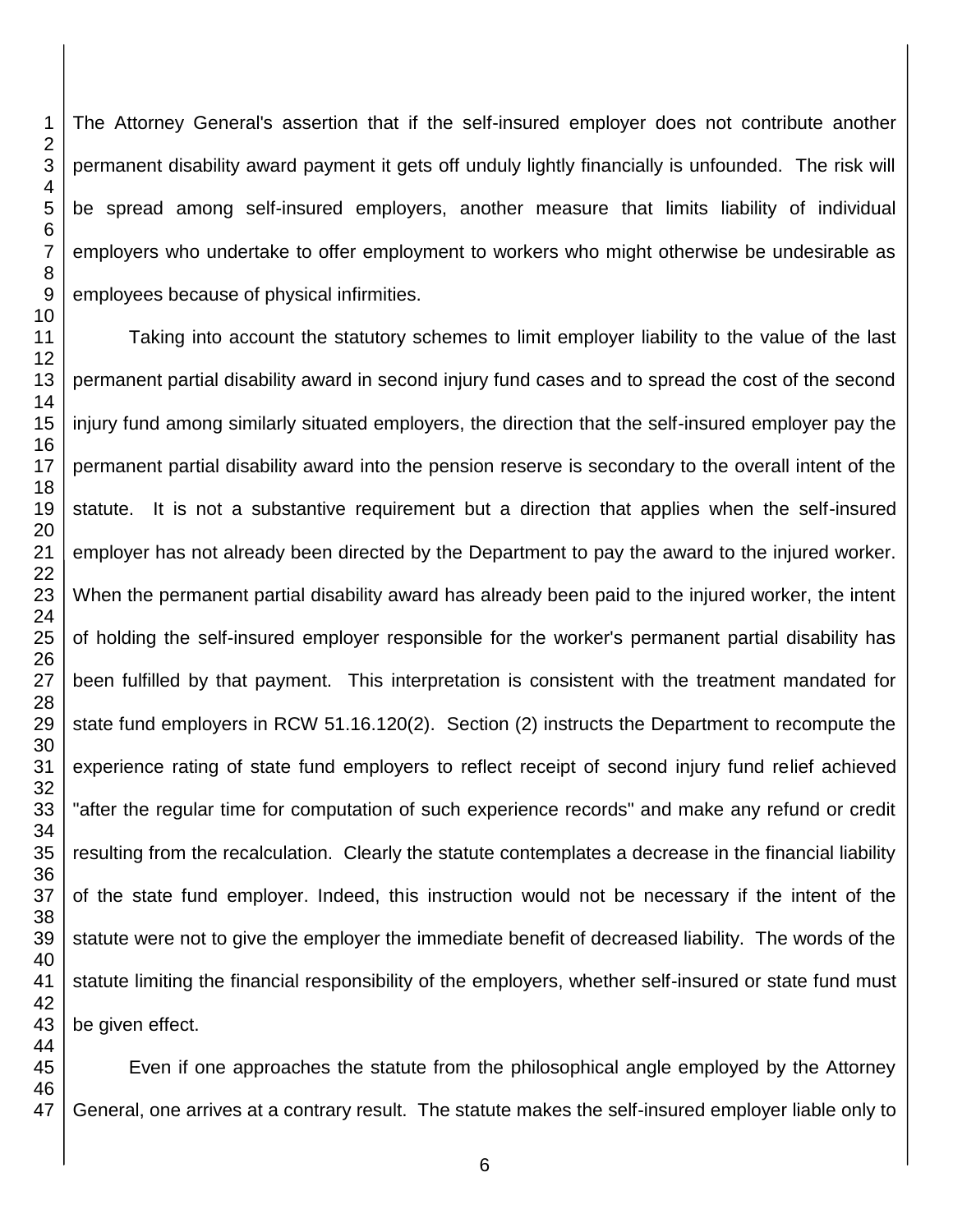the extent of the accident cost "*which would have resulted had there been no pre-existing disability*." Since *neither* disability alone would have caused total permanent disability (defined as "claimant's inability to carry on a gainful occupation," according to the Attorney General) the selfinsured employer is responsible only for what the Attorney General defines as "permanent partial disability . . . paid for loss of bodily function and [having] no relationship, per se, to the claimant's ability to work." This is consistent with the statutory direction that "the self-insured employer shall pay . . . *only* the accident cost which would have resulted *solely* from said further injury . . .." On a final note, all the parties to the appeal seem content to consider any further contribution

 by the self-insured employer at this point a double payment to Mr. Dupre. We do not agree. Consider that Mr. Dupre's \$18,000 permanent partial disability award was not large enough to cover the benefits that would have been due under his pension between May of 1993 and June of 1994. Consider also that his pension reserve is actually calculated based on his life expectancy as of June 6, 1997. The Department is not actually going to go back and pay Mr. Dupre for the period before June 6, 1997, when he was not medically determined to be totally permanently disabled. Nor is the Department going to pay total permanent disability compensation for the three years between the time the claim was reopened and the date as of which he was determined to be totally permanently disabled, a four year period during which the self-insured employer paid \$64,477.24 in total temporary disability payments. The pension reserve looks only to the future. The amount of Mr. Dupre's reserve is calculated to pay a specific monthly benefit. It is essentially an annuity. One pays a set figure now for reliable increments of repayment in the future. Mr. Dupre is entitled to only the monthly amount provided for by law, so any further contribution by the self-insured employer at this point will not increase the pension reserve or the monthly benefits calculated thereon. Any further contribution from the self-insured employer would ultimately impact the second injury fund where it would be apportioned among other workers. The provision for insuring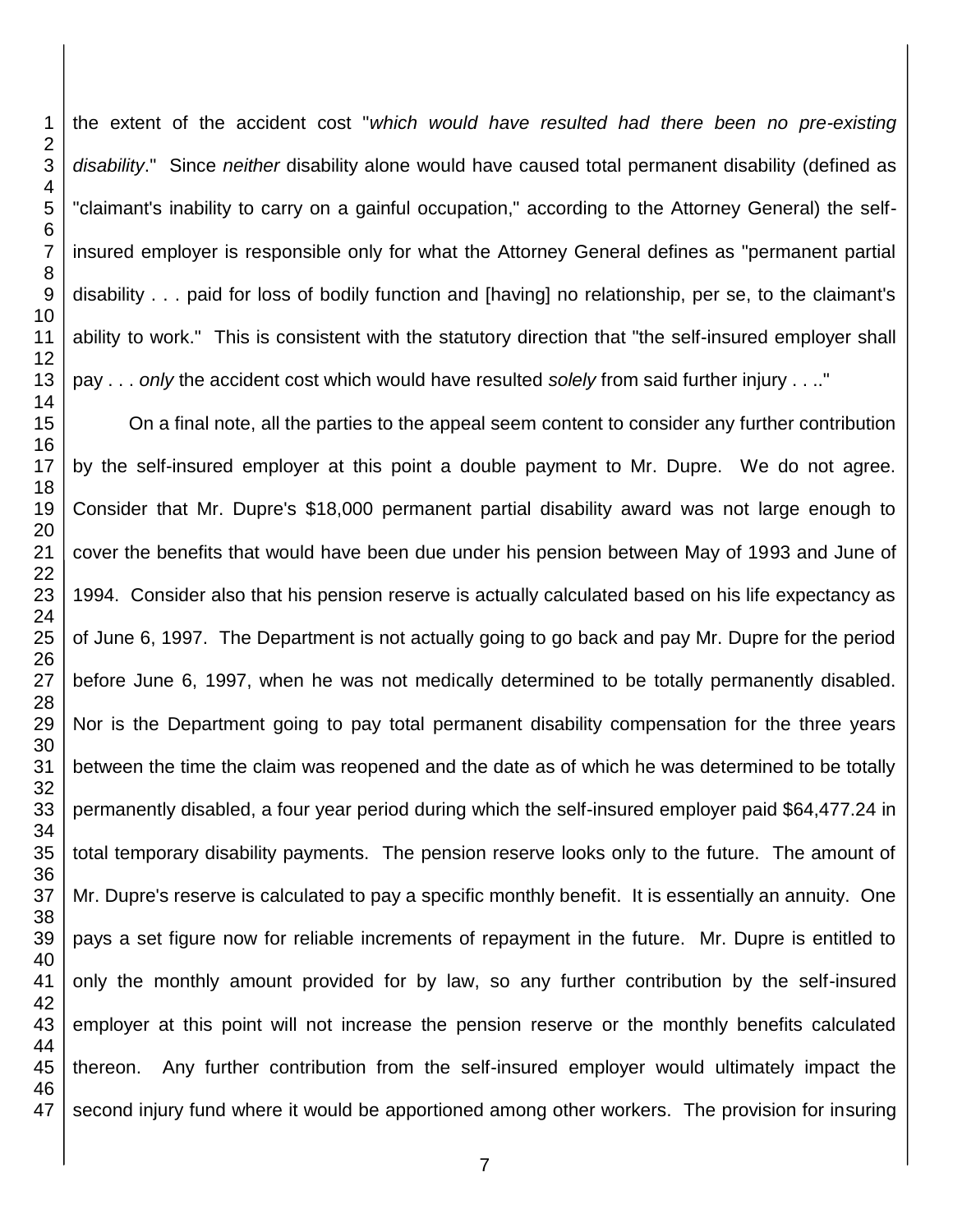that self-insured employers contributed on a proportionate basis to the second injury fund is already

in place in RCW 51.44.040.

We conclude that in so far as it requires the self-insured employer to pay \$18,000 to the Department for the claimant's pension reserve with the balance of the pension reserve to be paid by the second injury fund, the Department order of May 12, 1997 is incorrect. The order should be reversed and the matter remanded to the Department for the issuance of a further order directing

the pension reserve in this claim to be paid entirely from the second injury fund.

# **FINDINGS OF FACT**

1. On July 31, 1991, claimant, Fred J. Dupre, filed an application for benefits alleging that he had sustained an industrial injury on July 19, 1991, during the course of employment with Weyerhaeuser Company. On September 19, 1991, the Department of Labor and Industries issued an order allowing the claim. On May 5, 1993, the Department issued an order that closed the claim and required the self-insured employer to pay the claimant an award for permanent partial disability consistent with Category 3 for cervical impairments which amounted to \$18,000, plus interest on the installment payments of \$342.58.

On August 11, 1994, the claimant filed an application for aggravation of the condition caused by the industrial injury. On September 26, 1994, the Department of Labor and Industries issued an order reopening the claim effective June 16, 1994. On May 12, 1997, the Department issued an order that found the claimant's preexisting disabilities, combined with his industrially-related condition, to render him totally and permanently disabled and also found that the total amount of the permanent disability caused by the industrial injury would have resulted in an award of \$18,000 as previously paid by the employer, and finally, required the employer to pay \$18,000 to the Department for the claimant's pension reserve with the balance of the pension reserve to be paid by the second injury fund. On June 30, 1997, the self-insured employer filed a Notice of Appeal with the Board of Industrial Insurance Appeals. On August 19, 1997, the Board issued an order granting the appeal, assigning it Docket No. 97 4784, and directing that proceedings be held on the issues raised by the Notice of Appeal.

2. On July 19, 1991, the claimant, while in the course of employment with Weyerhaeuser Company, sustained an industrial injury.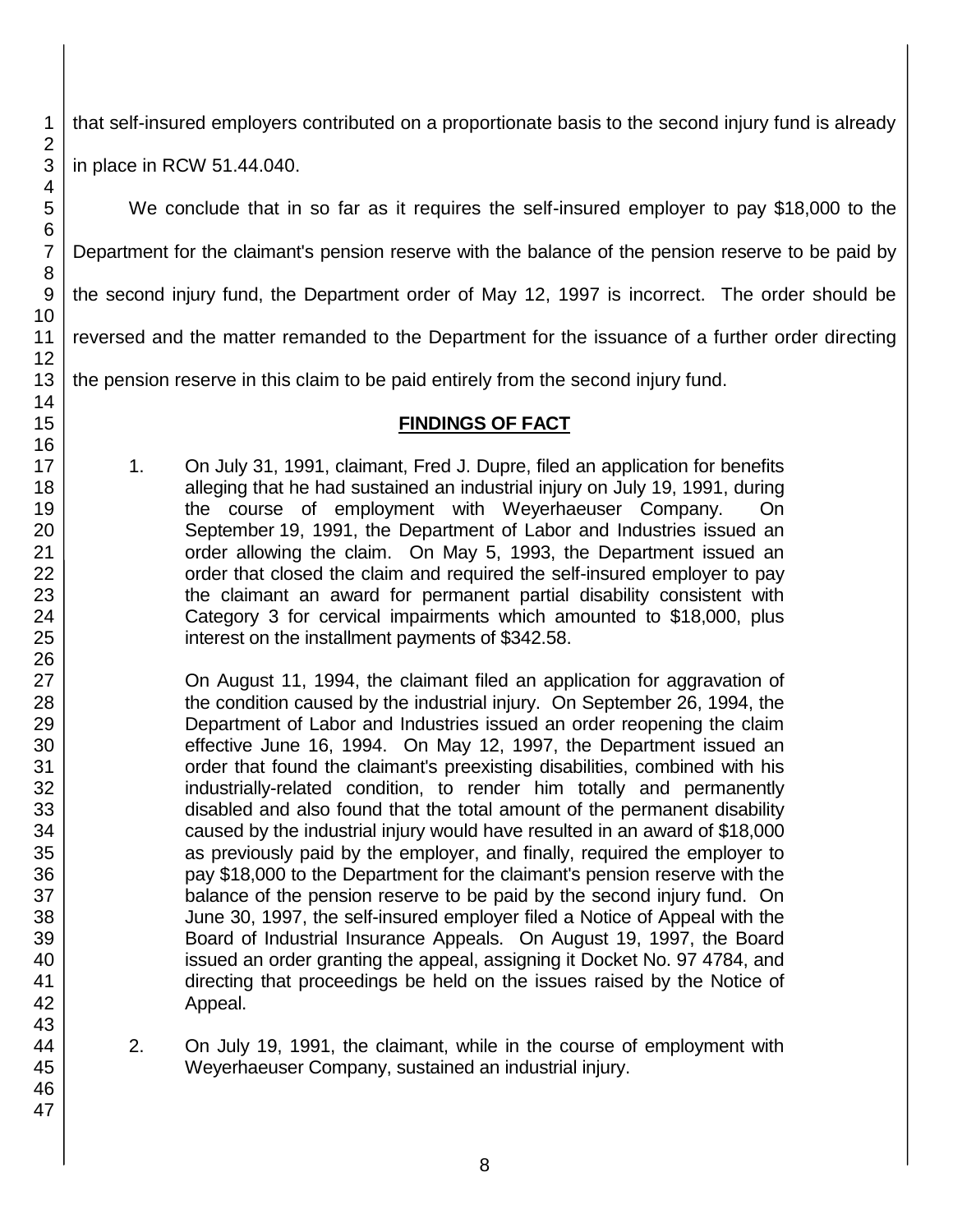- 3. As a proximate cause of the industrial injury of July 19, 1991, the claimant sustained an injury to his cervical spine that has resulted in a permanent partial impairment consistent with Category 3 for cervical impairments. This permanent partial disability and its residual effects when combined with the residual effects of the claimant's preexisting disabling conditions have resulted in the claimant being totally permanently disabled.
- 4. As of June 6, 1997, the accident cost that would have resulted solely from the industrial injury of July 19, 1991, had there been no preexisting disability was \$18,000.
- 5. As of June 6, 1997, the self-insured employer, pursuant to an order of the Department issued on May 5, 1993, had paid directly to the claimant the accident cost of \$18,000 together with interest in the amount of \$342.58.

## **CONCLUSIONS OF LAW**

- 1. The Board of Industrial Insurance Appeals has jurisdiction over the parties and the subject matter of this timely filed appeal.
- 2. Pursuant to the limitation in RCW 51.16.120(1) that the self-insured employer should be liable only for the accident cost that would have resulted solely from the industrial injury of July 19, 1991, the self-insured employer satisfied its obligation under the statute when it paid the total cost of the accident to the claimant in compliance with the Department order issued on May 5, 1993.
- 3. The order of the Department of Labor and Industries dated May 12, 1997, is reversed. The claim is remanded to the Department with instructions to issue a further order that establishes that the claimant's preexisting disabilities combined with his industrially-related condition to render him totally and permanently disabled and also found that the total amount of